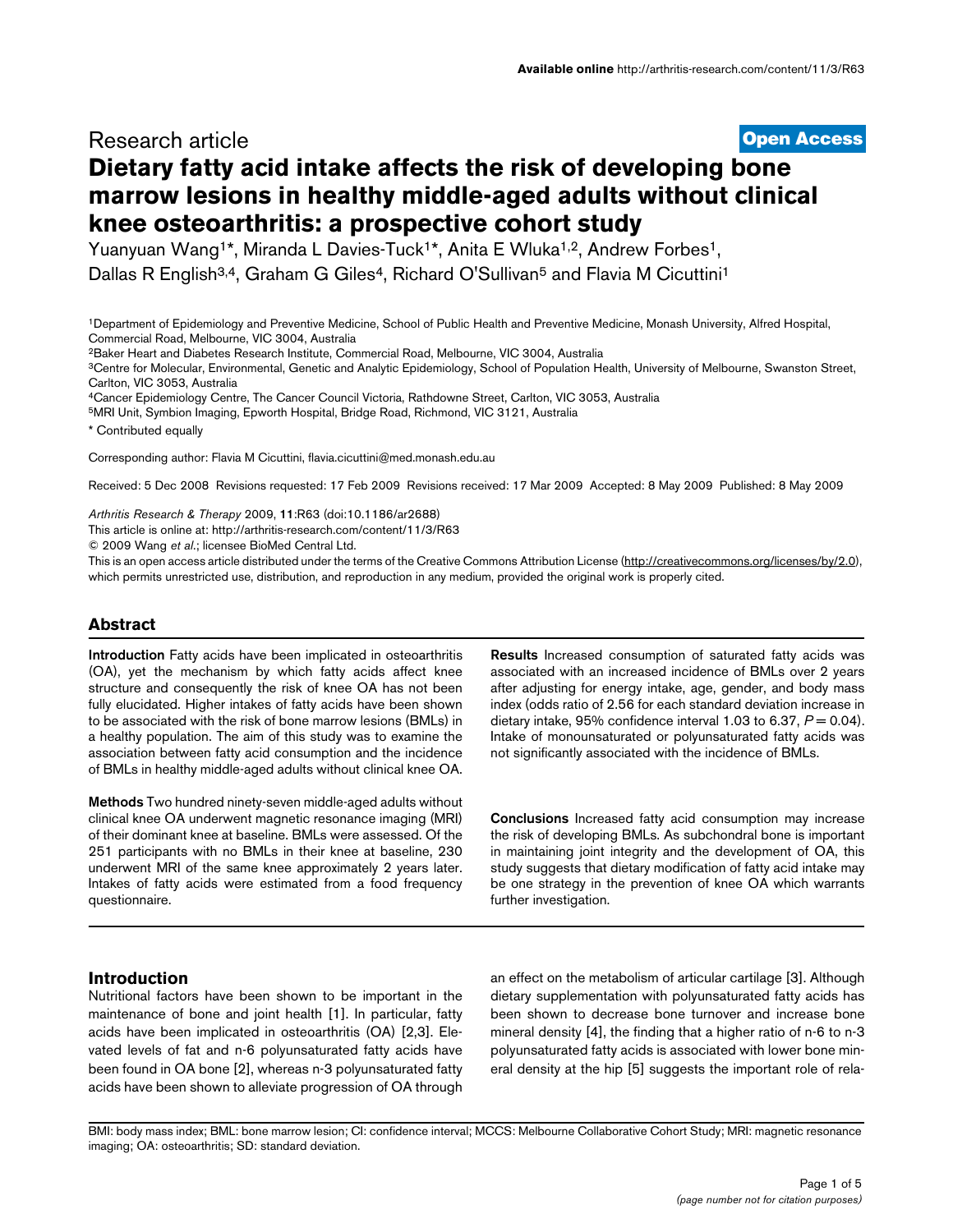tive amounts of these polyunsaturated fatty acids in preserving skeletal integrity in older age.

However, the mechanism by which polyunsaturated fatty acids affect the knee structure and consequently the risk of knee OA has not been fully elucidated. We have recently shown that higher intakes of monounsaturated, total, and n-6 polyunsaturated fatty acids were associated with an increased prevalence of bone marrow lesions (BMLs) in a healthy population without clinical knee OA [6]. BMLs have been associated with structural changes of disease severity, including increased cartilage defects, tibial plateau area, loss of cartilage, and joint space narrowing, suggesting that they play a role in the pathogenesis of OA [7-9]. However, there are no longitudinal studies examining the role of fatty acids on incident BMLs in either healthy or OA populations. Therefore, the aim of this study was to examine the association between intakes of different types of fatty acids and the incidence of BMLs in healthy, community-based, middle-aged men and women with no clinical knee OA.

## **Materials and methods Subjects**

This study was conducted within the Melbourne Collaborative Cohort Study (MCCS), a prospective cohort study of 41,528 Melbourne, Australia residents who were 40 to 69 years old at recruitment (1990 to 1994) [10]. Participants for the current study were recruited from within the MCCS between 2003 and 2004 as previously described [6]. Briefly, participants were eligible if they were between 50 and 79 years old without any of the following exclusion criteria: a clinical diagnosis of knee OA as defined by American College of Rheumatology criteria [11], knee pain lasting for more than 24 hours in the last 5 years, a previous knee injury requiring non-weight-bearing treatment for more than 24 hours or surgery (including arthroscopy), or a history of any form of arthritis diagnosed by a medical practitioner. A further exclusion criterion was a contraindication to magnetic resonance imaging (MRI), including pacemaker, metal sutures, presence of shrapnel or iron filings in the eye, or claustrophobia. The study was approved by The Cancer Council Victoria's Human Research Ethics Committee and the Standing Committee on Ethics in Research Involving Humans of Monash University. All participants gave written informed consent.

### **Anthropometric and dietary data**

Height was measured using a stadiometer with shoes removed. Weight was measured using electronic scales with bulky clothing removed. Body mass index (BMI) (weight/ height<sup>2</sup>, kg/m<sup>2</sup>) was calculated. At MCCS baseline, questionnaires covered demographic data and diet (via a 121-item food frequency questionnaire developed from a study of weighed food records [12]). Fatty acid intakes were calculated from the food frequency questionnaire using Australian food composition data and were adjusted for energy intake [13].

### **Magnetic resonance imaging and the measurement of bone marrow lesions**

Each subject had an MRI performed on the dominant knee, determined from kicking preference [14], at baseline and approximately 2 years later. Knees were imaged on a 1.5-T whole-body magnetic resonance unit (Philips Medical Systems, Eindhoven, The Netherlands) using a commercial transmit-receive extremity coil, with coronal  $T_2$ -weighted fatsaturated acquisition as previously described [9]. BMLs were defined as areas of increased signal intensity adjacent to subcortical bone present in either the medial or lateral, distal femur or proximal tibia [9]. Two trained observers, blinded to patient characteristics and sequence of images, together assessed the presence of lesions for each subject. The baseline and follow-up images were assessed unpaired. A lesion was defined as present if it appeared on two or more adjacent slices and encompassed at least one quarter of the width of the tibial or femoral cartilage being examined from coronal images, equivalent to a 'large BML' as described by Felson and colleagues [9]. The reproducibility for determination of BMLs was assessed using 60 randomly selected knee MRIs (κ value 0.88,  $P < 0.001$ ).

### **Statistical analyses**

The descriptive statistics of the characteristics of study participants were tabulated. Participants with self-reported total energy intakes in the top or bottom 1% of the gender-specific distributions were excluded. A BML was defined as incident if it was present at follow-up in the knees without BMLs at baseline. Logistic regression models were constructed to explore the relationship between fatty acid intakes and incident BMLs after adjusting for potential confounders of age, gender, BMI, and energy intake. Intake of fatty acids was standardised so that the coefficients represent the effect of an increment of one standard deviation (SD) in intake. *P* values of less than 0.05 were considered to be statistically significant. All analyses were performed using the SPSS statistical package (standard version 15.0.0; SPSS Inc., Cary, NC, USA).

#### **Results**

Two hundred ninety-seven subjects entered the study, and four subjects were excluded due to having energy intakes in the top or bottom 1% of the gender-specific distributions. Of the 251 participants who did not have a BML at baseline, 230 (92%) completed the 2-year follow-up. Participants lost to follow-up had a higher BMI ( $P = 0.04$ ) compared with those who completed follow-up. There were no significant differences in consumption of saturated ( $P = 0.56$ ), monounsaturated ( $P =$ 0.59), or polyunsaturated  $(P = 0.75)$  fatty acids between the two groups. Thirty-two subjects developed BMLs at follow-up. Participants who developed BMLs had a higher BMI (mean [SD] 27.9 [5.3] versus 25.4 [3.8] kg/m2, *P* = 0.02) and higher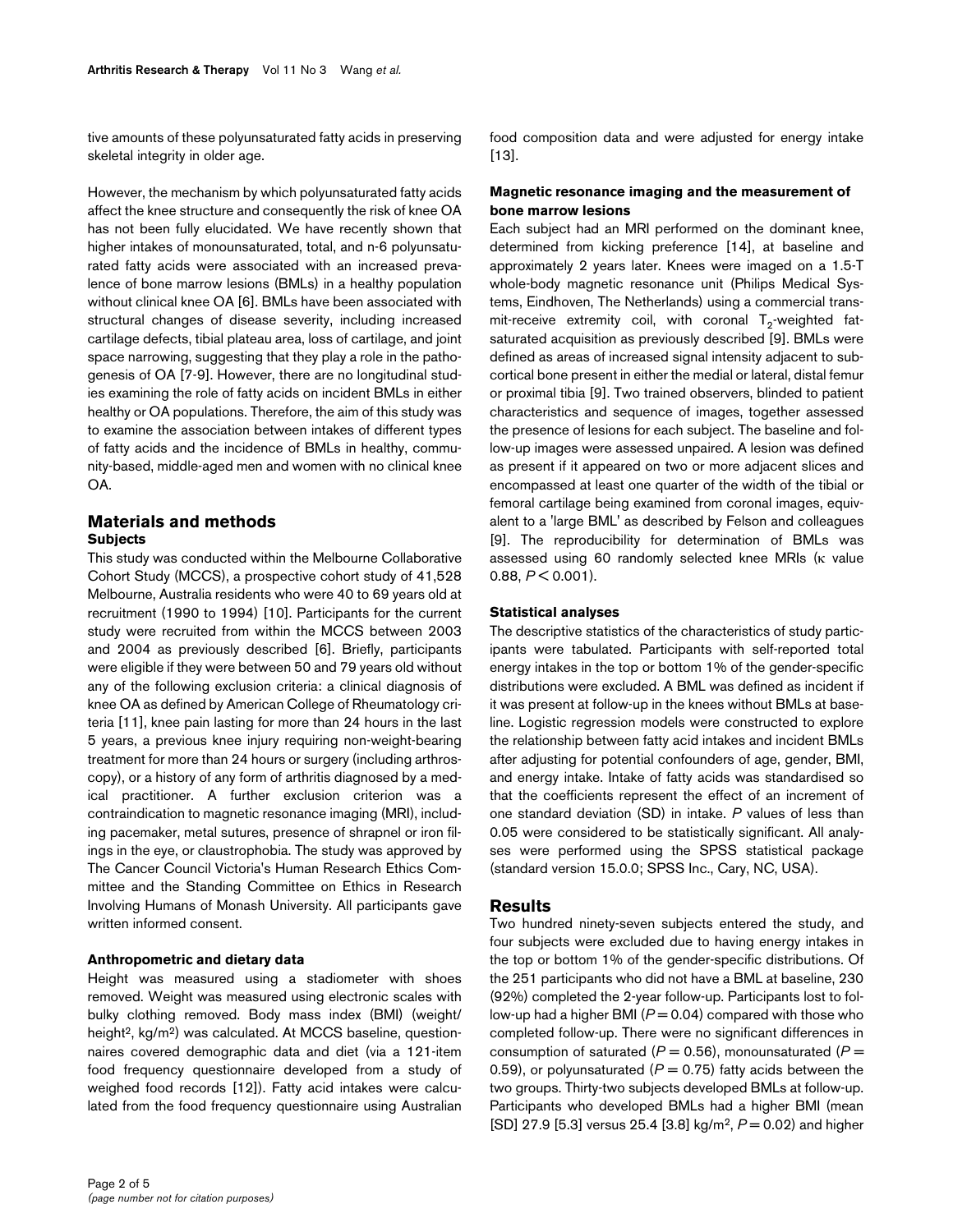energy intake-adjusted saturated fatty acid consumption (mean [standard error] 35.7 [1.2] versus 33.0 [0.5] g/day, *P* = 0.03) when compared with those who did not. There was no significant difference in terms of the energy intake-adjusted consumption of monounsaturated and polyunsaturated fatty acids (Table 1).

Although there was no significant association between fatty acid consumption and the incidence of BMLs over 2 years in univariate analysis, higher consumption of saturated fatty acids was significantly associated with an increased risk of developing BMLs after adjusting for energy intake (Table 2, model 1). For each SD increase in dietary intake of saturated fatty acids, the risk of developing BMLs over 2 years increased 2.62-fold (95% confidence interval [CI] 1.11 to 6.17). This relationship persisted after further adjusting for age, gender, and BMI (odds ratio 2.56, 95% CI 1.03 to 6.37) (Table 2, model 2). No significant association between consumption of monounsaturated or polyunsaturated fatty acids or n-6/n-3 ratio and incident BMLs was found in multivariate analyses (Table 2).

From MCCS baseline when dietary fatty acid intake data were collected during 1990 to 1994 to the inception of current study when baseline MRI was performed in 2003 to 2004, the weight of participants increased by a mean of 2.1 kg (SD 5.2 kg). After adding weight gain to model 2, consumption of saturated fatty acids persisted to be positively associated with incident BMLs (odds ratio 2.54, 95% CI 1.01 to 6.39).

There was no evidence that BMI modified the association between energy intake-adjusted dietary saturated fatty acid consumption and incident BMLs when an interaction term for BMI category  $\times$  saturated fatty acid intake was included in the logistic model with adjustment for energy intake. The *P* value

was 0.64 when BMI was categorised as less than 25 kg/m2, 25 to 30 kg/m2, and greater than or equal to 30 kg/m2.

#### **Discussion**

In a population of healthy middle-aged adults with no clinical knee OA, we found that higher intake of saturated, but not monounsaturated or polyunsaturated, fatty acids or that the n-6/n-3 ratio was associated with an increased likelihood of developing BMLs over 2 years. This is the first longitudinal study presenting a relationship between dietary fatty acid intake and the incidence of BMLs. We have previously shown in a cross-sectional study that increased dietary intake of monounsaturated and n-6, but not n-3, polyunsaturated fatty acids were associated with an increased risk of having BMLs in a healthy population without clinical knee OA [6]. When this population was followed up for 2 years, we found an association between higher saturated fatty acid intake and increased likelihood of developing BMLs over 2 years. Although the mechanism for the discrepancy in terms of the type of fatty acid consumption observed between the previous cross-sectional study and the current prospective cohort study is unclear, the adverse effect of saturated fatty acids on the incidence of BMLs may be attributed to a vascular effect. Saturated fatty acid intake has been associated with atherosclerosis and cardiovascular disease [15]. There are no previous studies identifying a relationship between saturated fatty acid intake and the risk of OA. Recently, it has been suggested that atheromatous vascular disease may be important in the progression of OA [16] and that subchondral ischaemia may be a mechanism by which vascular pathology plays a role in the initiation and/or progression of OA [17]. The findings of this study therefore suggest that vascular disease in subchondral bone may play a role in the pathogenesis of OA via BMLs.

#### **Table 1**

| Characteristics of study participants with no bone marrow lesions at baseline |  |  |
|-------------------------------------------------------------------------------|--|--|
|-------------------------------------------------------------------------------|--|--|

|                                           | Incident BMLs<br>$(n = 32)$ | Without incident BMLs<br>$(n = 198)$ | $P$ value <sup>a</sup> |
|-------------------------------------------|-----------------------------|--------------------------------------|------------------------|
| Age, years                                | 57.6 (5.8)                  | 57.7 (5.0)                           | 0.91                   |
| Number of females (percentage of females) | 23 (72%)                    | 120 (61%)                            | 0.22 <sup>b</sup>      |
| Body mass index, kg/m <sup>2</sup>        | 27.9(5.3)                   | 25.4(3.8)                            | 0.02                   |
| Energy intake, kJ/d                       | 8,822 (3,019)               | 9,293(3,063)                         | 0.42                   |
| Saturated fatty acid, g/day               | 35.7(1.2)                   | 33.0(0.5)                            | 0.03c                  |
| Monounsaturated fatty acids, g/day        | 29.3(0.9)                   | 27.9(0.4)                            | 0.14c                  |
| Polyunsaturated fatty acids, g/day        | 12.7(0.7)                   | 12.5(0.3)                            | 0.76c                  |
| n-3 polyunsaturated fatty acids, g/day    | 1.2(0.05)                   | 1.2(0.02)                            | 0.60c                  |
| n-6 polyunsaturated fatty acids, g/day    | 11.3(0.6)                   | 11.4(0.3)                            | 0.92c                  |
| n-6/n-3 ratio                             | 9.6(0.5)                    | 9.7(0.2)                             | 0.82c                  |

Data are presented as mean (standard deviation) unless otherwise stated. a*P* value for comparisons between two groups using independent samples *t* test, <sup>b</sup>chi-square test, or cone-way analysis of covariance after adjusting for energy intake. BMLs, bone marrow lesions.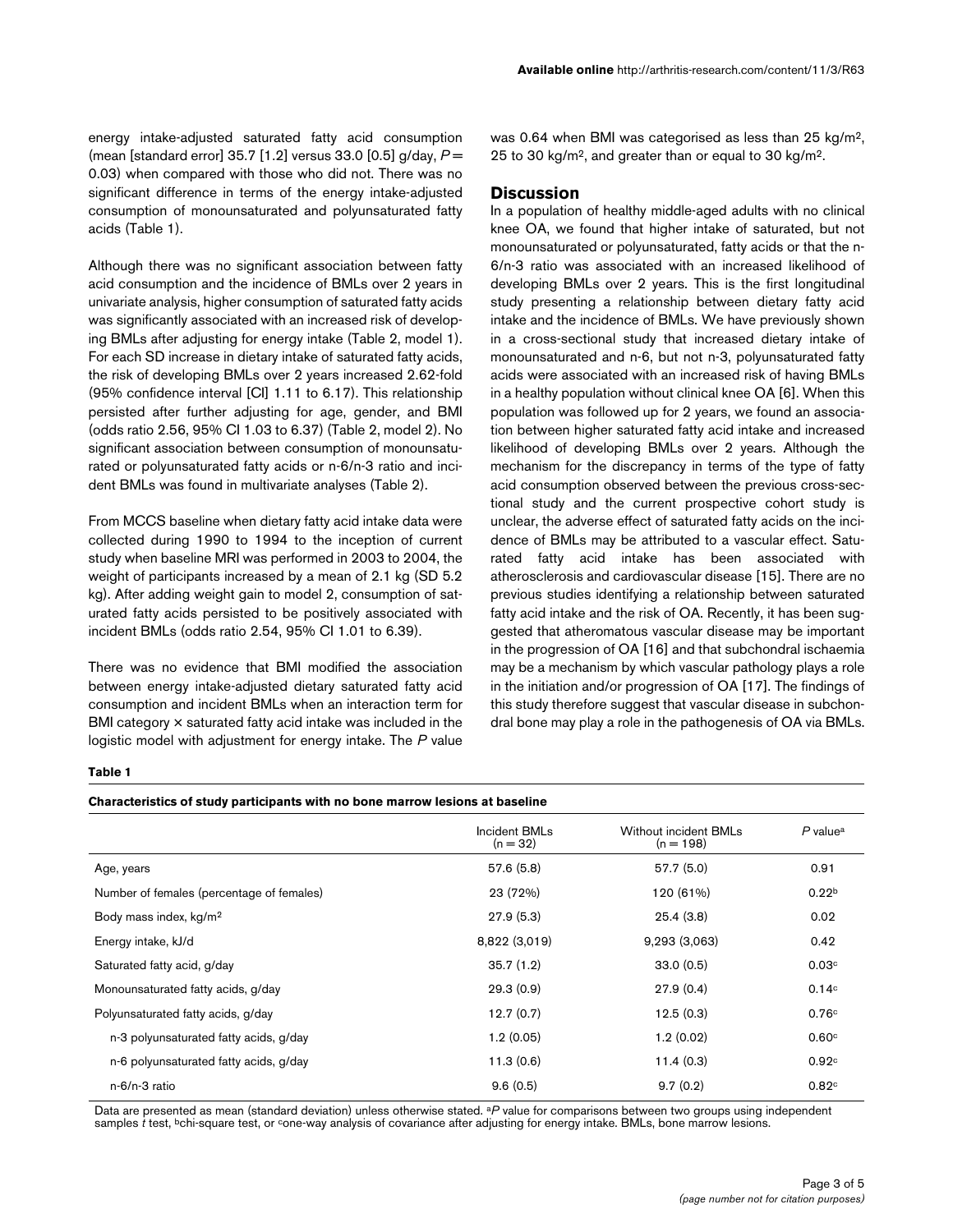| ×<br>. . | ۰. | ×<br>۰. |  |
|----------|----|---------|--|
|----------|----|---------|--|

#### **Relationship between fatty acid intake and incidence of bone marrow lesions**

|                                    | Univariate analysis, OR<br>(95% CI) | $P$ value | Model 1<br>Multivariate analysis, OR<br>$(95% \text{ Cl})^a$ | $P$ value | Model 2<br>Multivariate analysis, OR<br>$(95% \, \text{Cl})^b$ | $P$ value |
|------------------------------------|-------------------------------------|-----------|--------------------------------------------------------------|-----------|----------------------------------------------------------------|-----------|
| Saturated fatty acids              | $1.08(0.72 - 1.60)$                 | 0.73      | $2.62(1.11 - 6.17)$                                          | 0.03      | $2.56(1.03 - 6.37)$                                            | 0.04      |
| Monounsaturated fatty<br>acids     | $1.01(0.66 - 1.52)$                 | 0.98      | $2.10(0.81 - 5.47)$                                          | 0.13      | $1.99(0.75 - 5.31)$                                            | 0.17      |
| Polyunsaturated fatty<br>acids     | $0.94(0.62 - 1.42)$                 | 0.77      | 1.10 (0.64-1.90)                                             | 0.74      | $1.10(0.62 - 1.96)$                                            | 0.74      |
| n-6 polyunsaturated fatty<br>acids | $0.88(0.57 - 1.35)$                 | 0.55      | $0.98(0.56 - 1.70)$                                          | 0.93      | $0.98(0.55 - 1.76)$                                            | 0.96      |
| n-3 polyunsaturated fatty<br>acids | $0.81(0.53 - 1.25)$                 | 0.34      | $0.85(0.46 - 1.56)$                                          | 0.60      | $0.85(0.45 - 1.61)$                                            | 0.62      |
| n-6/n-3 ratio                      | $0.94(0.63 - 1.38)$                 | 0.74      | $0.96(0.65 - 1.41)$                                          | 0.82      | $0.93(0.61 - 1.42)$                                            | 0.74      |

aModel 1: odds ratio for development of tibiofemoral bone marrow lesions for each increase of 1 standard deviation in the respective fatty acid intake after adjusting for energy intake. bModel 2: odds ratio for development of tibiofemoral bone marrow lesions for each increase of 1 standard deviation in the respective fatty acid intake after adjusting for energy intake, age, gender, and body mass index. CI, confidence interval; OR, odds ratio.

There is mounting evidence that BMLs play a role in the pathogenesis of OA [7-9]. It has been demonstrated that BMLs are associated with the presence of cartilage defects in healthy asymptomatic populations with no history of significant knee pain or injury and that risk factors for OA such as age, height, and BMI also affect the prevalence of BMLs [18,19]. Moreover, the presence of BMLs predicts the progression of cartilage defects and loss of cartilage volume over 2 years in longitudinal studies [20,21]. These findings suggest that BMLs may be associated with an increased risk of knee OA. This study demonstrates an increased incidence of BMLs associated with increased saturated fatty acid intake in a healthy population and suggests that modifying diet may be one such way to reduce the development and subsequent burden of OA.

This study has a number of potential limitations. First, this study examined a healthy, community-based population selected on the criterion of having no knee pain or injury and therefore the results may not be generalisable to symptomatic populations or people who have injured their knees. However, the findings of our study can be generalised to populations that would be targeted by primary prevention strategies. Second, whilst the dietary intake of fatty acids was measured in a valid fashion [22], this was based on a single measure of nutrient intakes 10 years earlier. Although significant underreporting of fat intake is likely [23], absolute intake of dietary fat tends to remain stable [24,25]. While nutritional data collected 10 years earlier may have resulted in some misclassification of exposure, such misclassification is likely to have been non-differential in relation to knee structure since only subjects with no history of knee symptoms or injury were included, thereby tending to underestimate the strength of any observed associations. In the current study, we did not measure knee alignment, which has been shown to be associated with BMLs [9].

#### **Conclusions**

The findings of this study suggest that increased fatty acid consumption may increase the risk of developing BMLs in a healthy population without clinical knee OA. As subchondral bone is important in maintaining joint integrity and the development of OA, this study suggests that dietary modification of fatty acid intake may be one strategy in the prevention of knee OA which warrants further investigation.

#### **Competing interests**

The authors declare that they have no competing interests.

#### **Authors' contributions**

YW participated in the design of the study, performed the statistical analysis and the interpretation of data, and drafted the manuscript. MLD-T performed the measurement of bone marrow lesions, participated in the statistical analysis and the interpretation of data, and drafted the manuscript. AEW participated in the interpretation of data and reviewed the manuscript. AF helped in the statistical analysis and reviewed the manuscript. DRE and GGG participated in the design of the study and the acquisition of data and reviewed the manuscript. RO provided technical support and reviewed the manuscript. FMC participated in the design of the study, helped in the interpretation of data, and reviewed the manuscript. All authors read and approved the final manuscript.

#### **Acknowledgements**

The Melbourne Collaborative Cohort Study recruitment was funded by VicHealth and The Cancer Council Victoria. This study was funded by a program grant from the National Health and Medical Research Council (NHMRC) (209057) and was further supported by infrastructure provided by The Cancer Council Victoria. We would like to acknowledge the NHMRC (project grant 334150), Colonial Foundation, and Shepherd Foundation for support. YW and AEW are the recipients of NHMRC Public Health (Australia) Fellowships (NHMRC 465142 and